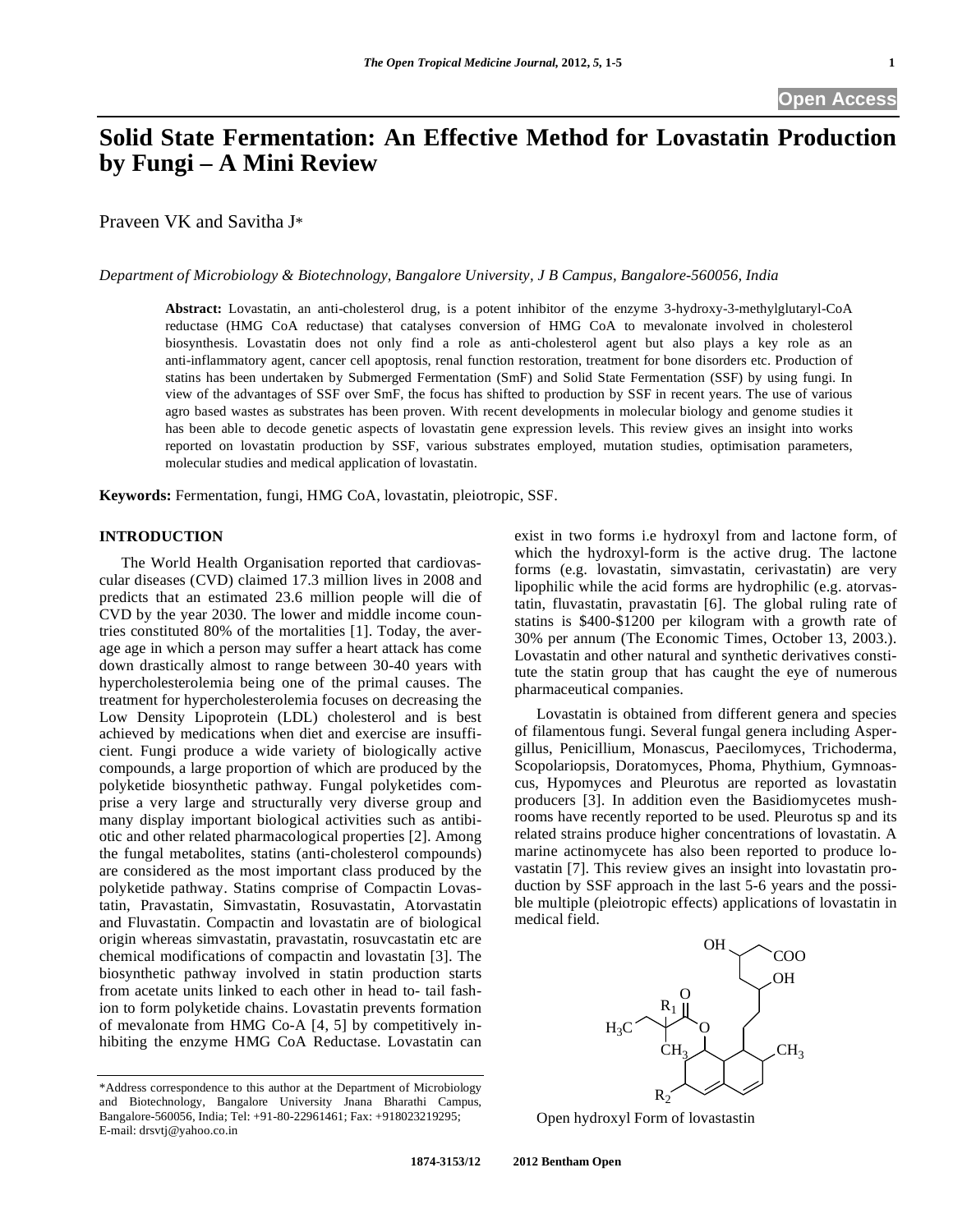| S. No. | Microorganism       | Lovastatin Yield (mg/L) | <b>References</b>         |
|--------|---------------------|-------------------------|---------------------------|
|        | Aspergillus terreus | 0.40                    | Szakacs et al., 1998 [32] |
|        | Aspergillus terreus | 2200                    | Kumar et al., 2000 [33]   |
|        | Aspergillus terreus | 55                      | Samiee et al., 2003 [34]  |
|        | Monascus pilosus    | 725                     | Miyake et al., 2006 [35]  |
|        | Monascus purpureus  | 0.318                   | Sayyad et al., 2007 [36]  |
|        | Monascus purpureus  | 737                     | Ahmed et al., 2009 [37]   |

**Table 1. Lovastatin Production by SmF** 

#### **History**

 In the 1950's a US based company, Wm. S. Merrell Co., identified a compound with anti-cholesterol property and named it as Triparanol (MER/ 29) which blocked the conversion of desmosterol to cholesterol, the final stage in cholesterol biosynthesis. Later it was reported that triparanol is ineffective drug and associated with lens cataracts, hair loss in rats and dogs, also higher doses causing blindness in rats. This led to ban on triparanol. Masao Kuroda and Akira Endo, supported by their team, at Sankyo Co. Tokyo, screened numerous fungi and discovered that *Penicillium citrinum* produced what they were seeking for. The metabolite from *Penicillium citrinum* was christened as ML236B (referred to as compactin), an anti-cholesterol agent. With several tests the carcinogenic effects of compactin came to light as they noted lymphomas in dogs treated with higher doses of compactin. This led to company to abruptly halting clinical trials. Later, Merck, a competitor had initiated works on discovering anti-cholesterol drug and reported the production of Mevinolin (Lovastatin) from *Aspergillus terreus*. Later, it was discovered that in fact what they called as lymphomas associated with compactin were actually the accumulation of reductase proteins in endoplasmic reticulum in response to statin therapy. Merck got the approval from FDA in 1987 to release Mevinolin into the market, thus, starting the statins era. In 1979, Endo reported that *Monascus sp* also produced reductase inhibitors and obtained a patent for the same [8, 9].

## **Pleiotropic Effects of Lovastatin**

 The clinical, epidemiological and pathological applications of lovastatin have been well documented. It finds its applications for more medical uses such as reducing instances of peripheral vascular diseases, prevention of strokes, stabilization of artheromatous plaques, improved endothelial functions and prevention of thrombus formation [10, 11].

 Alzheimers Disease (AD): AD is associated with formation of amyloid plaques in brain due to production of neurotoxic amyloid  $\beta$  protein (produced by alternate processing of amyloid precursor protein). Animal and cell culture experiments reported decreased prevalence of AD using lovastatin. Human trials did not succeed 100% and more work needs to be warranted in the same area to attribute exact role of lovastatin [12].

 Multiple Sclerosis (MS): Lovastatin supressed production Tumor Necreosis Factor-  $\alpha$  (TNF- $\alpha$ ) by Interferon- $\alpha$  (IFN- $\alpha$ ). This resulted in decreased level of inflammatory response and protecting the host cells by cellular damage. Lovastatin also inhibited Major Histocompatibiliy Complex-II (MHC-II) upregulation in Antigen Presenting Cells (APC's). Atorvastatin prevented or reversed paralysis in murine Experiemental Autoimmune Encephalitis (EAE) models. This indicates immune-modulatory role of lovastatin [6].

 Bone Disorders: prolonged infusions or large doses of lovastatin stimulate bone formation both *in-vivo* and *in-vitro* as noted in murine models. Pre-clinical studies report that nano particle delivery of lovastatin may fasten human bone fractures [13]. This beneficial effect may also be used in treatment of osteoporosis [4].

 Renal Protection: kidney damage associated with glomerulonephritis may be retarded by lovastatin treatment. This may be due to down regulation of inflammatory cytokines and activity of GTPases Ras superfamily. The exact role of statins is yet to be elucidated [14].

 Cancer: Lovastatin is found to induce apoptotic response in human acute myeloid leukemia (AML) cells. Inhibition of geranylgeranylation of target proteins is the mechanism of lovastatin-induced apoptosis in AML cells. The antiproliferative properties of lovastatin may be used as an effective anticancer drug. The mechanism underlying lovastatininduced apoptosis of malignant cells remains unclear [15, 16]. Observations have found large reductions in the risk (20–55%) of site-specific cancers (colorectal, breast, prostate, lung, and pancreatic) with the use of statin therapy [16]. Inhibition of Ras farsenylation is associated with reduction and proliferation of cancer in human glioblastoma cells. Further studies need to be carried out to exactly predict if satins can be used as anti-cancer drug as some trials have failed to reproduce results [4].

 Rheumatoid Arthritis (RA): Human trials using lovastatin, may help to decrease problems associated with RA by immunomodulation and modified endothelial function [4].

 A recent study reports the role of statins as an immunemodulator in treatment of vitiligo and its beneficial part in graft transplant is being investigated. With its vibrant application statins in future will play a vital role in medical and pharmaceutical field [10, 11].

## **Solid Substrate Fermentation for Lovastatin Production**

 Lovastatin production and optimisation of fermentation parameters has been of great interest since its discovery. Many efforts and trials have been performed to increase the titre. Initially, all production processes were carried in Submerged Fermentations (SmF) by varying physico-nutritional parameters. The submerged processes have not but yielded constant results and higher yield (Table **1**) and hence a shift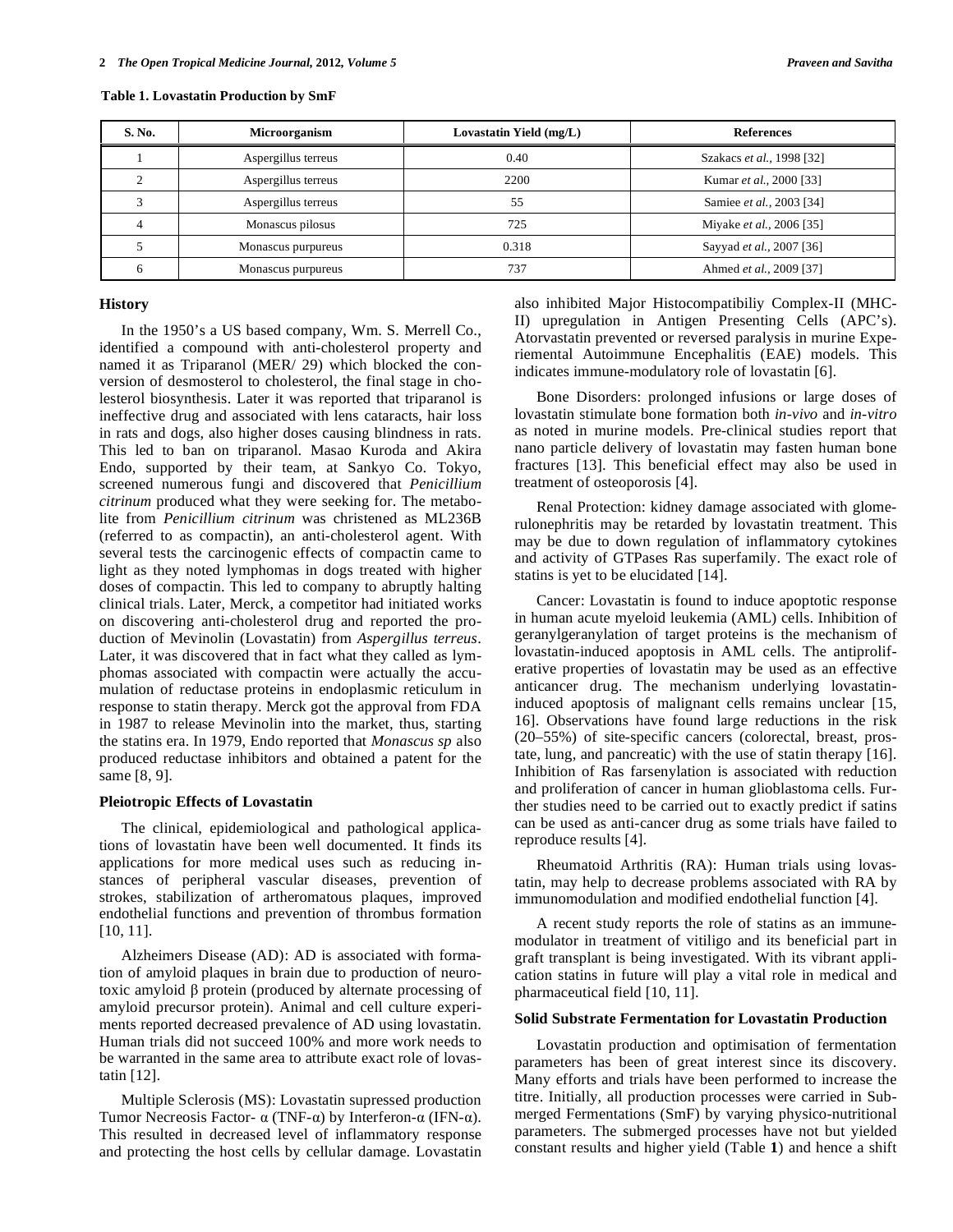| Table 2. Lovastatin Production by SSF |  |
|---------------------------------------|--|
|---------------------------------------|--|

| S. No. | <b>Substrate</b>                                                | Microorganism                  | <b>Lovastatin Yield</b>                                                              | <b>References</b>               |
|--------|-----------------------------------------------------------------|--------------------------------|--------------------------------------------------------------------------------------|---------------------------------|
|        | Black gram husk                                                 | Aspergillus fischeri           | $12.63 \text{ mg/g}$                                                                 | Chanakya et al., 2011 [23]      |
|        | Black gram husk<br>Green gram husk<br>Orange peel<br>Wheat bran | P funiculosum NCIM 1174        | $4.8 \text{ mg/g}$<br>$4.6 \text{ mg/g}$<br>$3.4 \text{ mg/g}$<br>$5.3 \text{ mg/g}$ | Reddy et al., 2011 [19]         |
|        | Wheat bran                                                      | Aspergillus terreus            | 983.3 $\mu$ g/g                                                                      | Jaivel and Marimuthu, 2010 [22] |
| 4      | Rice based medium                                               | Monascus purpureus             | $3.42 \text{ mg/g}$                                                                  | Panda et al., 2009 [27]         |
|        | Wheat bran                                                      | Aspergillus terreus KLVB28mu21 | 1110g/cm                                                                             | Prabhakar et al., 2011 [18]     |

towards to Solid State Fermentation (SSF) was gaining popularity for multiple industrially important products such as enzymes, pigments, antibiotics etc. SSF has been widely employed in industrial productions because of its advantages such as better process control, maximum substrate utilisation, lower chances of contamination, easy downstream processing etc. Many bacteria and fungi have been utilised for production of industrially important products by SSF [17].

 Lovastatin production also has been carried by SSF approaches with promising results. The results were far surprising that expected with high titre of 1110g/gm dry weight of substrate [18, 19], thus portraying immense potentials of SSF (Table **2**). Numerous data is present regarding lovastatin production by SmF and optimisation parameters reported [5, 20, 21].

 The production of lovastatin by solid state fermentation (SSF) has gained popularity as it involves lower media cost, stability of the product, increased yield [4, 22] and increased porosity [18]. The higher yield associated with SSF is primarily due to increased mycelial density provided with an optimum moisture range between 60%-70% [18]. The substrates used in fermentation include wheat bran, rice bran, non-glutinous rice, orange peels, grain husks [19, 22, 23]. Of all the substrates used, wheat bran has topped as the best one with a yield of 3273.4 μg/g [24] and a yield range of 806 mg/L to 982.3 mg/L [22]. An increase or decrease in moisture content is reported to affect the oxygen and water balance [24] and thereby decreasing lovastatin yield. Lovastatin yield of 730 μg/g of dry weight substrate i.e wheat bran at a moisture level of  $65\%$  and temperature of  $30\degree\text{C}$  has been reported using mutated strain of *A terreus* [18]. Rice bran was of good choice specially when supplemented with carbon & nitrogen source (as rice is poor in nitrogen source) and better compared to rice husk [25]. Low protein content may be dealt by addition of peptone in substrate. Rice based un-supplemented medium yields 1.703 mg/g lovastatin using *M. purpureus* MTCC 369. Rice supplemented with soya bean powder, sucrose and yeast extract inoculated with *M ruber* also resulted in high titre [26].

 Lactose is a slowly metabolized product compared to glucose. Rapid glucose metabolism results in formation of alcohol, aids in filamentous growth thus resulting in increased medium viscosity and decreased oxygen diffusion therefore affecting yield. Initial glucose supplementation in bran helped *A terreus* in higher product accumulation and the presence of organic nitrogen source reportedly suppressed lovastatin yield, but too low concentration affects

biomass formation too [26]. Inorganic nitrogen sources are preferred as they aid in higher titre. Selection of glucose (repressive) along with non-repressive carbon source in combination yields increased lovastatin titre in *M pilosus* [11]. Glucose and maltose are the best carbon sources (444 mg/L). Glucose is said to exert repressive action but a combination of glucose, glycerol and peptone in medium is best for *M*   $pilosus$  to produce lovastatin. Dextrose,  $KH_2PO_4$  and  $FeSO_4$ do not aid in much lovastatin production when compared to  $NH<sub>4</sub>Cl$ ,  $MgSO<sub>4</sub>$  and NaCl when present in medium inoculated with *M purpureus* 369 [27]. Various physiconutritional parameters that govern lovastatin production have been well documented [5].

 Presence of one amino acid is mandatory in the growth media. Riboflavin, Pyridoxine and Calcium phosphate when used as supplements invariably increased yield, except for thiamine. Methionine is suited as it is directly involved in biosynthetic pathway and gives a yield of180 μg/ml [5]. It is necessary to maintain a striking balance between carbon and nitrogen source for obtaining desirable lovastatin production as they regulate the biomass and metabolite production [21].

 Incorporation of various supplements to the growth medium has been studied. Tween-80 addition increases the yield whereas  $ZnSO_4$  had no effect on yield, but  $MgSO_4$  decreased yield by 4.11% [28]. Addition of acetic acid at range of 0.1% -0.3% also favoured good yield. Glycerol (3%),  $NaNO<sub>3</sub>$  (0.2%) contributed in higher yield. A glycerol level above 0.3% decreased titre as it affected fungal cell permeability [26]. Butyrolactone and Dodecane (2.5%) increased the yield by 3-4 fold [5]. Sodium acetate supplementation triggers better yield by acting as a precursor for statin synthesis [21].

 The use of agro-based wastes (wheat bran, corn hull and rice husk), fruit wastes (sugarcane bagasse, orange peel and orange pulp) and their combination has been studied [18, 19, 24]. Addition of nutrient medium to dried substrate has also been the subject of study with contradictory results. Lower yield of lovastatin is noted when glucose, lactose, sucrose is incorporated into solid substrate [24]. Glucose, lactose and sucrose decreased the yield of lovastatin to  $2101 \pm 51$ , 2534 $\pm$ 29 and 2435 $\pm$ 38 µg g<sup>-1</sup> Dried Fermented Matter) respectively, contradictorily a higher yield was recorded when sweet sorghum syrup is incorporated with nutrient solution [22].

 Mutation by Ethyl Methyl Sulphonate (EMS) and UV of *Aspergillus terreus* KLV28mu21 recorded higher yield [18]. *Aspergillus terreus* isolated from contaminated oyster mush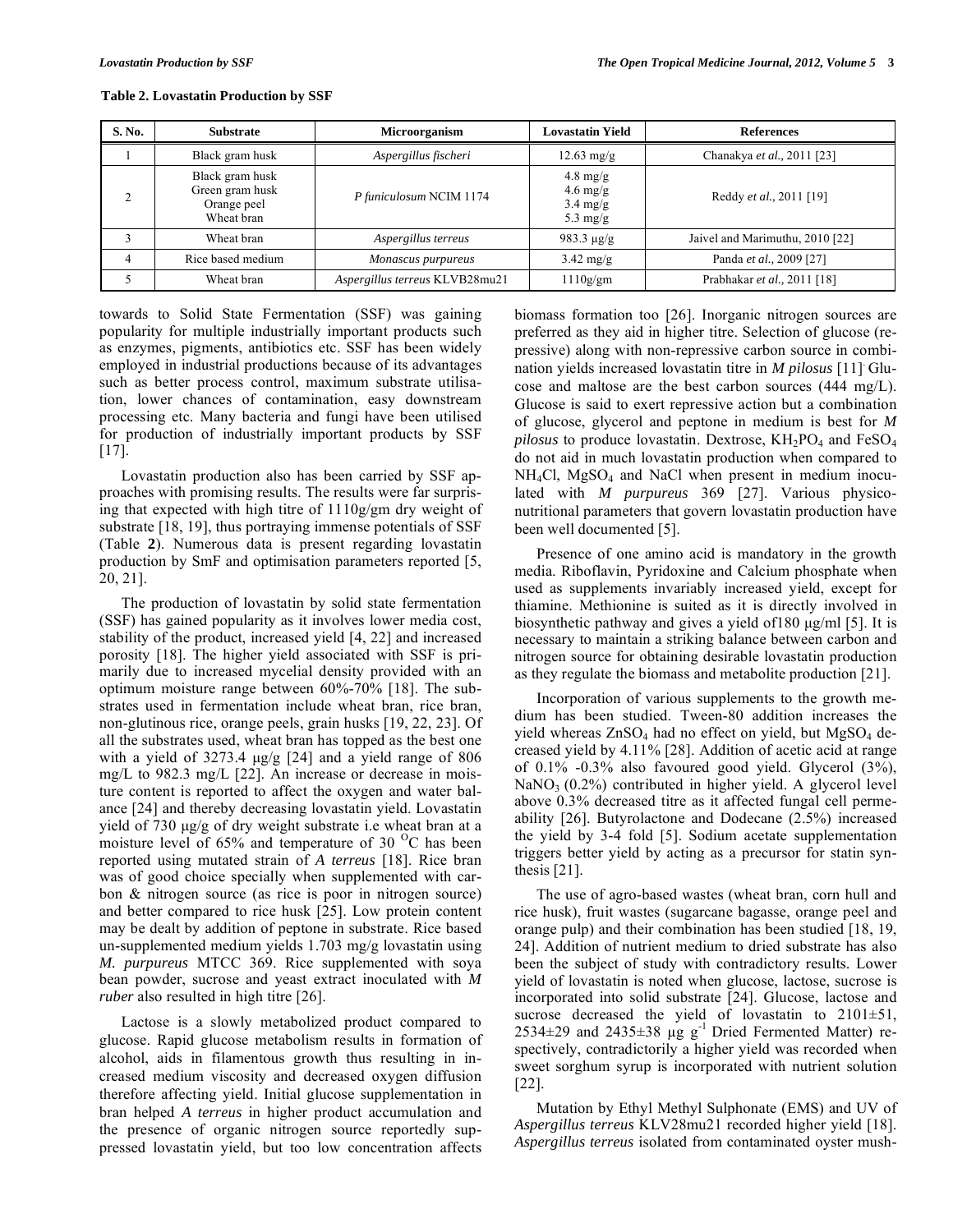room bed [22] subjected to EMS and UV mutation (strains JPM-EMS2and JPM-UV2) produced lovastatin in appreciable quantity (948.50mg/L and 1553.02 mg/L) [29].

 The higher lovastatin production in SSF is primarily related to enhanced transcriptional rates of biosynthetic genes *lov* E and *lov* F resulting in yield increase by 4.6 fold and 2 fold respectively. Genetically engineered *A terreus* could synthesise 2,2 dimethyl butyrate (side chain of simvastatin) and produce simvastin directly rather than lovastatin [6]. By isolating DNA, RNA and analysing them by corresponding blotting techniques it was confirmed that during SSF the gene transcript levels of lov genes (lov b and lov f) was higher when compared to Smf. The expression of gldB (NADP dependent glycerol dehydrogenase), gene for osmotolerance, in SSF indicated the role of osmotic genes in *A nidulans* when inert substrate poly-urethane foam is used [30].

 Response Surface Methodology (RSM) approach has been well adopted to assess lovastatin yield and determine the optimum fermentation parameters. A temperature of 29.46<sup>o</sup>C, fermentation time of 14.43 days with an initial inoculum level of 5 ml at pH 6.00 yields 3.432 mg/g [31] of lovastatin using *M purpureus* MTCC 369 under SSF. Fermentation studies have been revealed the temperature range of  $28^{\circ}$ C -30<sup>o</sup>C as the best suited and at pH range between 5-6 and for *Aspergillus fischerii* relative humidity of 60%, pH 5, temperature  $30^{\circ}$ C with lactose and malt extract as the optimum is best suited [23].

 SSF hold true potential for production of many industrially important products. The limitations that may be encountered in SSF are in controlling of process parameters and scale up from laboratory to industrial level [38].

## **CONCLUSION**

 Lovastatin production has gained large scale importance with more emphasis on use of SSF approach. This has resulted in continual search for novel and cheaper substrates with stress on optimisation of production technology. The molecular level studies also substantiate the role of using SSF technology. With the pleiotropic effects unfolding, statins may be a master key to control or regulate many major diseases in the future.

## **CONFLICT OF INTEREST**

None declared.

#### **ACKNOWLEDGEMENT**

None declared.

## **REFERENCES**

- Available at; www.who.int/cardiovascular\_disease.en
- [2] Bedford JD, Schweizer E, Hopwood DA, Khosla C. Expression of a fungal polyketide synthase in the bacterium *Streptomyces coelicolor* A3(2). J Bacteriol 1995; 177: 4544-8.
- [3] Chakravarti R, Sahai V. Compactin*—*a review. Appl Microbiol Biotechnol 2004; 64: 618-24.
- [4] Sreenivasan A, Shubahgar S, Arvindan R, Viruthagiri T. Microbial production and biomedical applications of lovastatin. Indian J Pharm Sci 2008; 70: 701-9.
- [5] Marcin B, Stanislaw L. Physiological, morphological and kinetic aspects of lovastatin biosynthesis by *Aspergillus terreus.* Biotechnol J 2009; 4: 1-61.
- [6] Zamvil SS, Steinman L. Cholesterol-lowering statins possess antiinflammatory activity that might be useful for treatment of MS. Neurology 2002; 59: 970-1.
- [7] Srinu M, Bhushan GVP, Moges F, *et al.* Screening of HMG CoA reductase inhibitor producing marine actinomycetes. Pharm Res Health Care 2010; 2: 66-74.
- [8] Steilberg D. An interpretive history of the cholesterol controversy, part V: The discovery of the statins and the end of the controversy. J Lipid Res 2006; 47: 1339-51.
- [9] Endo A. A gift from nature: The birth of the statins. Nat Med 2008; 14: 1050-2.
- [10] Barrios G, Barrios JG, Covarrubias AA, Arroyo AG. Lovastatin biosynthetic genes are expressed differentially in solid state and in liquid submerged fermentation. Appl Microbiol Biotechnol 2008; 79:179-86.
- [11] Tandon V, Bano G, Khajuria V, Parihar A, Gupta S. Pleiotropic effects of statins. Ind J Pharmacol 2005; 37: 77-85.
- [12] Eckert GP, Wood WG, Muller WE. Statins: Drugs for Alz-heimer's disease? J Neural Transm 2005; 112: 1057-71.
- [13] Gerrtett IR, Gutierrez GE, Rossini C, *et al.* Locally delivered lovastatin nanoparticles enhance fracture healing in rats. J Orthop Res 2007; 25: 1351-7.
- [14] Buemi M, Senator M, Corica f, *et al.* Satins and progressive renal disease. Med Res Rev 2002; 22: 76-84.
- [15] Bonovas S, Filioussi K, Tsavaris N, Sitaras NM. Statins and cancer risk: a literature based meta-analysis and meta-regression analysis of 35 randomized controlled trials. J Clin Oncol 2006; 24: 4808-17.
- [16] Glynn SA, O'Sullivan D, Eustace AJ, Clynes M, O'Donovan N. The 3-hydroxy-3-methylglutaryl-coenzyme A reductase inhibitors, simvastatin, lovastatin and mevastatin inhibit proliferation and invasion of melanoma cells. BMC Cancer 2008; 16: 8-9.
- [17] Pandey A, Soccol CR, Rodrigoez-Leon and Nigam P. Solid state fermentation in biotechnology- Fundamentals and Applications Ist ed. New Delhi India: Asiatech Publications Inc 2001.
- [18] Prabhakar M, Lingappa K, Vivek B, Amena S, Vishalakshi N, Mahesh D. Characterization of physical factors for optimum lovastatin production by *Aspergillus terreus* KLVB28mu21 under solid state fermentation. J Recent Adv Appl Sci 2011; 27: 1-5.
- [19] Reddy DSR, Latha DP, Latha KPJ. Production of lovastatin by solid state fermentation by *Penicillium funiculosum* NCIM 1174. Drug Invent Today 2011; 3: 75-7.
- [20] Sorrentino F, Roy I, Keshavarz T. Impact of linoleic acid supplementation on lovastatin production in *Aspergillus terreus* cultures. Appl Microbiol Biotechnol 2010; 88: 65-73.
- [21] Osman ME, Khattab OH, Zaghlol GM and El-Hameed RMA. Optimization of some physical and chemical factors for lovastatin productivity by local strain of *Aspergillus terreus*. Aus J Basic Appl Sci 2011; 5: 718-32.
- [22] Jaivel N, Marimuthu P. Optimization of lovastatin production in solid state fermentation by *Aspergillus terreus.* Int J Eng Sci Technol 2010; 2: 2730-3.
- [23] Chanakya P, Latha PM, Manipati Srikanth M. Solid state fermentation for the production of lovastatin by *Aspergillus fischerii.* Res J Pharm Sci Biotech 2011; 1: 9-13.
- [24] Panasuriya CR, Singhal RS. Response surface methodology for optimisation of lovastatin production by solid state fermentation. Braz J Microbiol 2010; 41: 164-72.
- [25] Pei-lian W, Zhi-nan X, Pei-lin C. Lovastatin production by *Aspergillus terreus* in solid-state fermentation. J Zhejiang Univ Sci 2007; 8: 1521-6*.*
- [26] Xu B, Wang Q, Jia X, Sung C. Enhanced lovastatin production by solid state fermentation of *Monascus ruber*. Biotech Biochem Eng 2005; 10: 78-84.
- [27] Panda BP, Javes S, Ali M. Engineering rice based medium for production of lovastatin with *Monascus purpureus*. Czech J Food Sci 2009; 27: 352-68.
- [28] Danuri H. Optimizing angkak pigments and lovastatin production by *Monascus purpureus*. Hayati J Biosci 2008; 15: 61-6.
- [29] Sreedevi KRao VJ, Narasu L, Mohammed F. Strain improvement of A terreus for enhanced production of lovastastin, a HMG CoA reductase inhibitor. J Microbiol Biotechnol Res 2011; 1: 96-100.
- [30] Barrios G, Barrios JG, Covarrubias AA, Arroyo AG. Lovastatin biosynthetic genes are expressed differentially in solid state and in